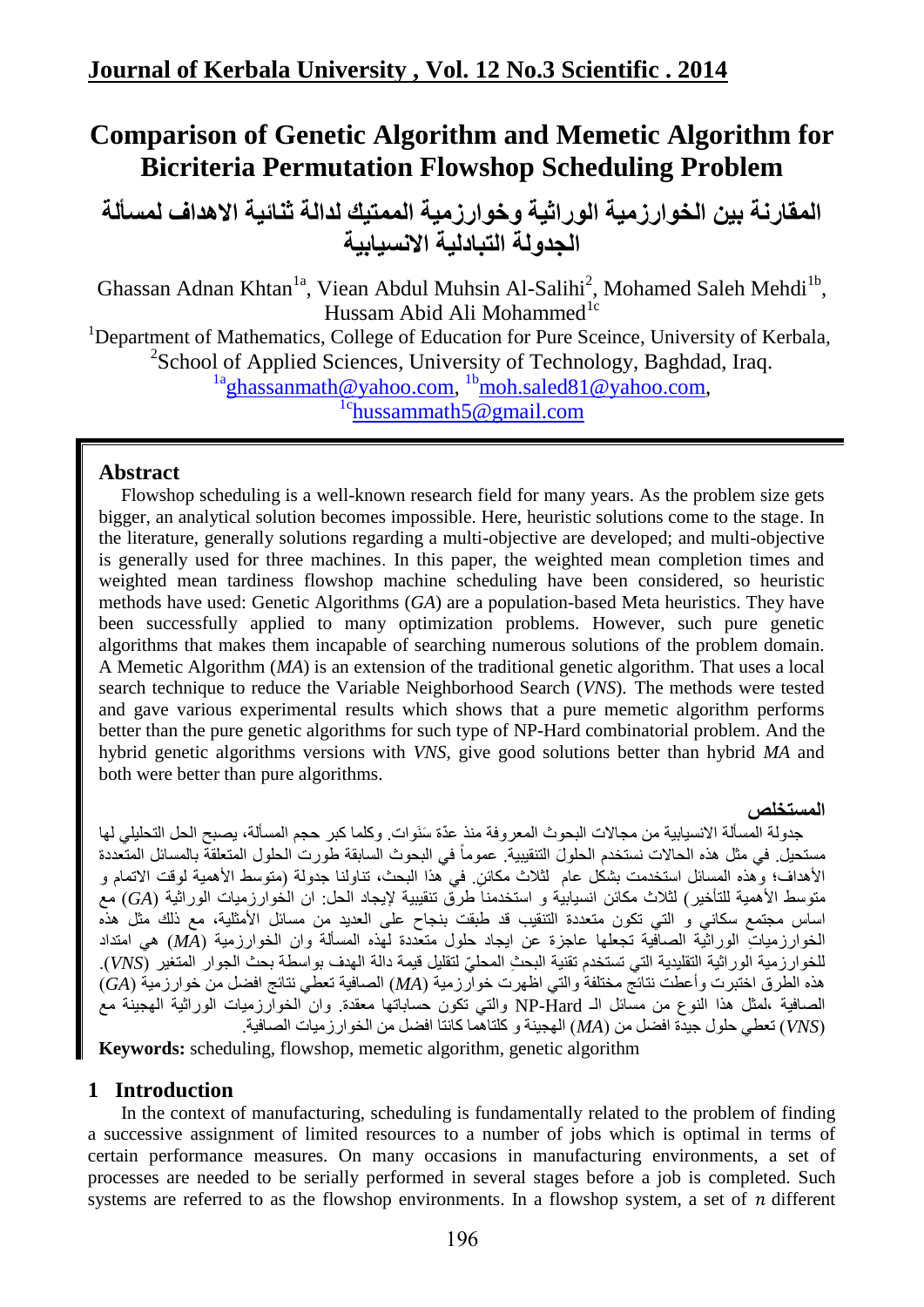jobs needs to be processed on a sequential set of  $m$  machines. That is, each job consists of  $m$ operations where each operation must be performed on a different machine for an amount of processing time. Each machine can handle only one job at a time and the operation of a machine on a job usually cannot be preempted.

In flowshop scheduling, the processing routes are the same for all the jobs (Solimanpur et al., 2004). In the permutation flowshop, passing is not allowed. Thus the sequencing of different jobs that visit a set of machines is in the same order. In the general flowshop, passing is allowed. Therefore, the job sequence on each machine may be different (Pinedo, 1995).

The multi-objective flowshop scheduling problem has been addressed by some papers on scheduling. Marett and Wright (1996) compared the performance of simulated annealing and tabu search by using them for solving a large and complex multi-objective flowshop problem. Sayin and Karabati (1999) dealt with the scheduling problem in a two machine flowshop environment by minimizing makespan and sum of completion times simultaneously. Danneberg et al. (1999) addressed the permutation flowshop scheduling problem with setup times where the jobs are partitioned into groups or families. Jobs of the same group can be processed together in a batch but the maximum number of jobs in a batch is limited. The setup time depends on the group of the jobs. They proposed the makespan as well as the weighted sum of the completion times of the jobs as objective function. For solving such a problem, they proposed and compared various constructive and iterative algorithms. Toktas et al. (2004) considered the two machine flowshop scheduling by minimizing makespan and maximum earliness simultaneously. Cheachan et al. (2010) proposed a multi-objective algorithm for flowshop scheduling where a minimizing makespan and maximum tardiness was used. Ravindran et al. (2005) proposed three heuristic algorithms for solving the flowshop scheduling problem by makespan and total flow. Loukil et al. (2005) proposed multiobjective simulated annealing algorithm to tackle the multi-objective production scheduling problems (one machine, parallel machines and permutation flowshops). They considered seven possible objective functions (the mean weighted completion time, the mean weighted tardiness, the mean weighted earliness, the maximum completion time (makespan), the maximum tardiness, the maximum earliness, the number of tardy jobs). They claimed that the proposed multi-objective simulated annealing algorithm is able to solve any subset of seven possible objective functions.

In this paper, we deal with a multi-objective permutation flowshop scheduling problem. The weighted mean completion time and weighted mean tardiness are to be optimized simultaneously. To tackle this problem, an effective multi-objective Genetic Algorithm (*GA*) and Memetic algorithm (*MA*). The remainder of this paper is organized as follows: Section 2 gives the problem definition. In Section 3, the background of *VNS*, *GA* and *MA* and previous works are summarized. The experimental results are provided in Section 4. Finally, Section 5 provides conclusions and the future work.

### **2 Problem Definition**

In this paper, a permutation flowshop problem is considered. The permutation flowshop represents a particular case of the flowshop scheduling problems, having as its goal achieving a schedule for a number of jobs on several machines regarding predetermined objective functions and related constraints.

Consider a hypothetical permutation flowshop scheduling problem in which  $n$  jobs are to be processed on  *machines where the machines are ceaselessly ready to be used from time zero* onwards. Each job consists in m operations and the  $i - th$   $(i = 1, ..., n)$  operation of each job must be processed on machine  $j$  ( $j = 1, 2, ..., m$ ).

At any time, every job can be processed at most on one machine and every machine can process at most one job. One job can start on machine *j* if it is completed on machine  $j - 1$  and if machine  $i$  is free. In addition, preemption is not permitted; i.e., once an operation is started, it must be completed without interruption.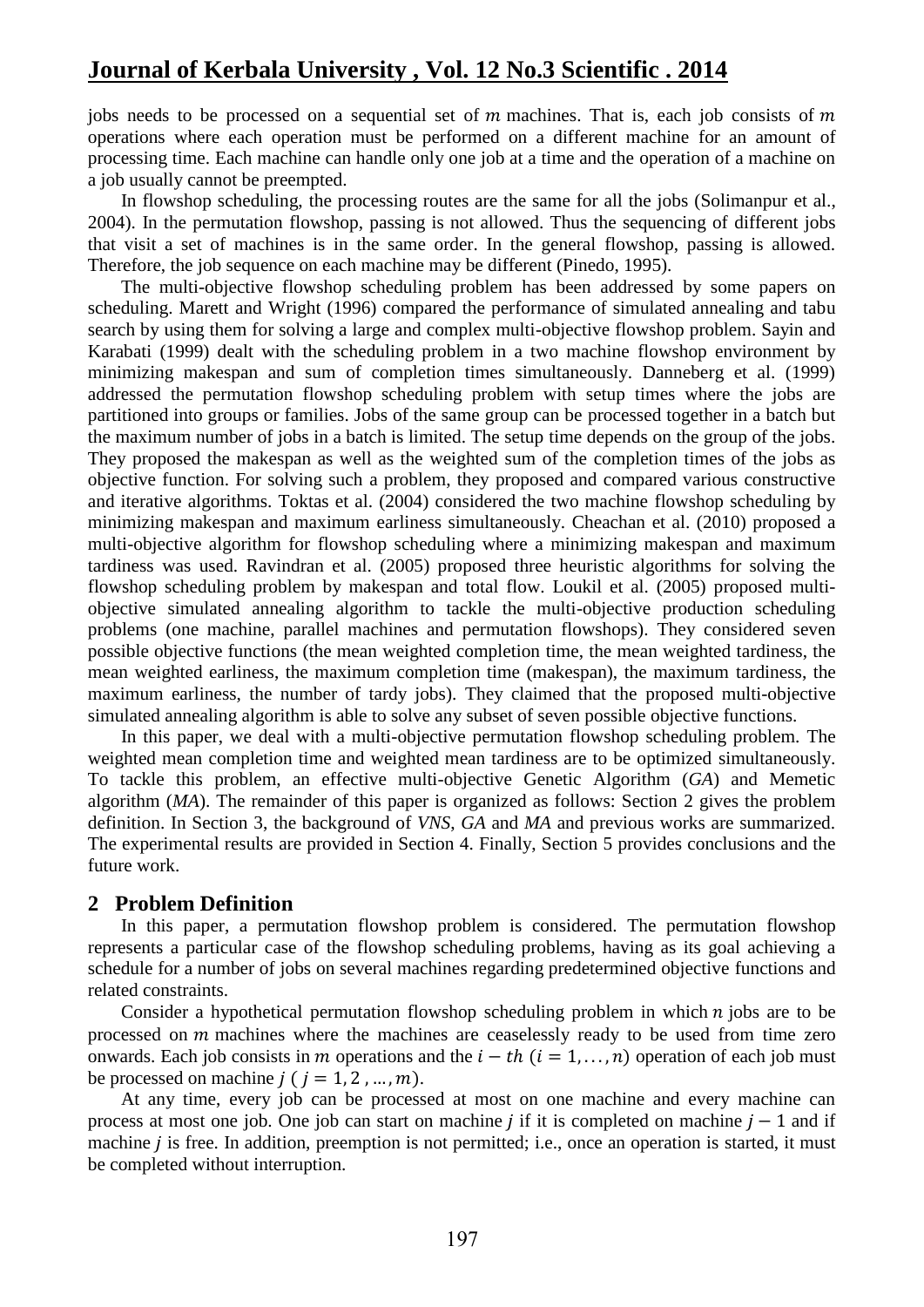For the permutation flowshop the operating sequences of the jobs are the same on every machine. That is to say, if one job is at the  $i-th$  position on machine 1, then this job will be at the  $i-th$  position on all the machines.

Given the known uninterrupted processing time of job  $i$  on machine  $j$ ,  $p_{ij}$ , and due date of job  $i, d_i$ , and the precedence constraints, the objective is to seek a schedule that minimizes the weighted mean completion time and the weighted mean tardiness of the manufacturing system.

#### **2.1 Weighted Mean Completion Time**

The first objective considered is the minimization of the weighted mean completion time. This objective can be calculated by the following expression:

$$
\frac{\sum_{i=1}^{n} w_i C_{i,j}}{W}
$$
 (1)

where  $C_{i,j}$  is the completion time for job i on machine j, n is the number of the jobs and  $w_i$  is an importance factor related to job  $i$ . For instance, it may be equal to a holding cost per unit time. These importance factors are not required to be less than  $1. W$  is the sum total of jobs' weights; that is,

$$
W = \sum_{i=1}^{n} w_i \tag{2}
$$

Let  $C_{\pi_{k},i}$  denote the completion time of the kth job,  $(k = 1, 2, ..., n)$  on machine j in an imaginary permutation  $\pi = {\pi_1, \pi_2, ..., \pi_n}$ , the completion time of the *kth* job in this permutation, which is equal to  $C_{\pi_k,m}$  can be calculated by the following equations:

$$
C_{\pi_{1},1} = p_{\pi_{1},1}
$$
  
\n
$$
C_{\pi_{k},1} = C_{\pi_{k-1},1} + p_{\pi_{k},1}
$$
  
\n
$$
K = (2, ..., n)
$$
  
\n
$$
C_{\pi_{k},j} = max\{C_{\pi_{k-1},j} + C_{\pi_{k},j-1}\} + p_{\pi_{k},j}
$$
  
\n
$$
K = (2, ..., n)
$$
  
\n
$$
K = (2, ..., n)
$$
 and  $j = (2, 3)$   
\n
$$
C_{\pi_{k},m} = max\{C_{\pi_{k-1},m} + C_{\pi_{k},m-1}\} + p_{\pi_{k},m}
$$
  
\n
$$
K = (2, ..., n)
$$
 and  $j = (2, 3)$ 

For more of the shortcut will write the completion time  $C_{\pi_{\nu},i}$  as the following  $C_{k,i}$ , therefore the equation (1) becomes

$$
\frac{\sum_{k=1}^{n} w_k C_{k,m}}{W} \qquad (1')
$$

#### **2.2 Weighted Mean Tardiness**

Another objective considered is the minimization of the weighted mean tardiness. This objective is due-date based and calculates how due-dates are being met. That is to say, this objective takes into account the due dates that are violated. To calculate the value of this objective, the subsequent expression is used:

$$
\frac{\sum_{k=1}^{n} h_k T_{k,m}}{H}
$$
 (3)

Where *n* is the number of the jobs,  $T_{k,m}$  is the tardiness for job k on machine m and equals to  $max{0, C_{k,m} - d_k}$  and  $h_k$  and H are the same as explained weighted in Section 2.1 equation (2).

It can be easily noticed that the objectives considered are inherently contradicting. To illustrate the point, one should take into account that the optimization of the first objective in a single objective problem is performed regardless of the jobs" due-dates. Hence, the resulting sequences may have large due-dates violations, thus imposing large penalties to the system. On the other hand,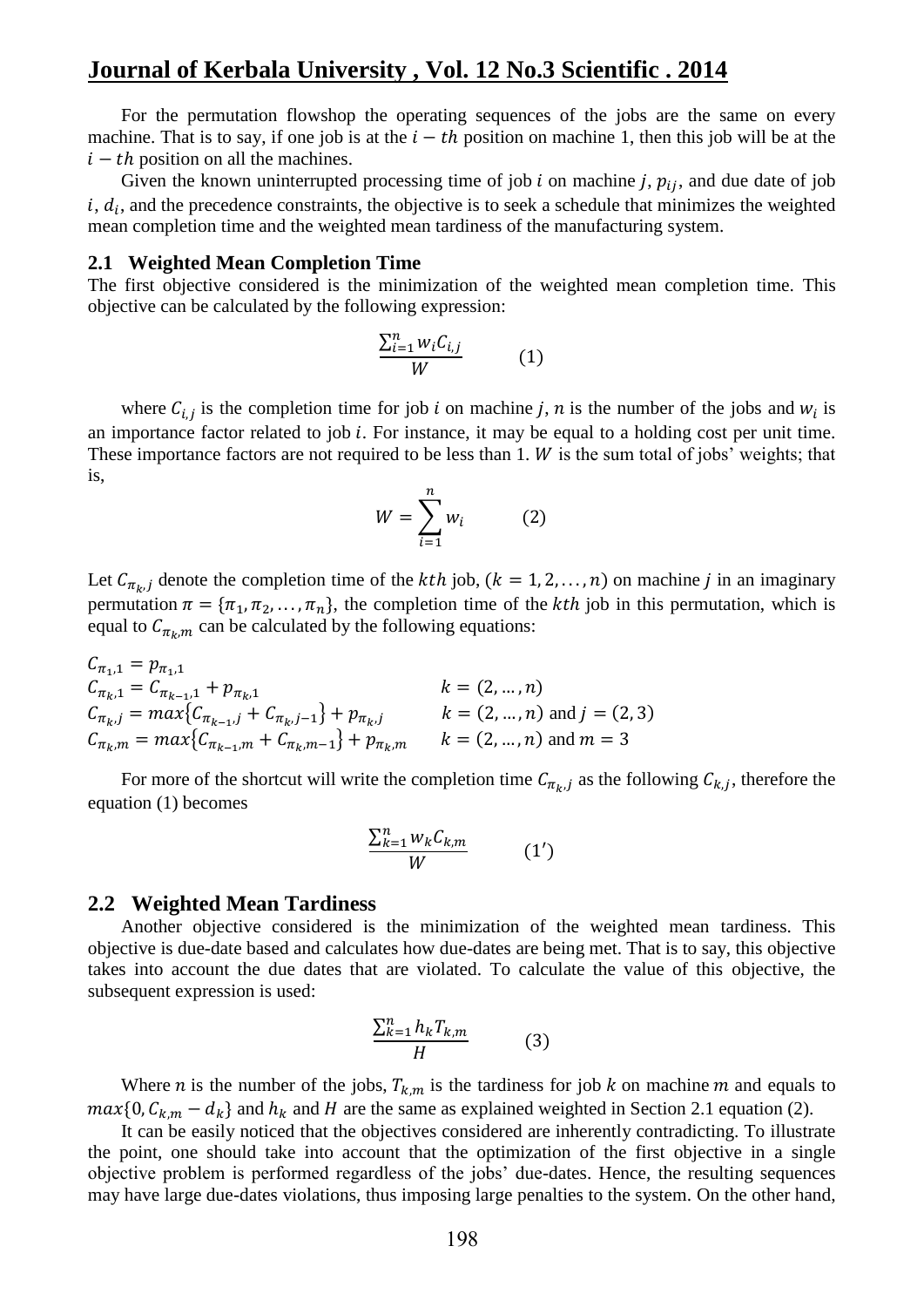while optimizing the second objective, the goal is to schedule jobs as close as possible to their duedates. However, the sequence obtained is very likely to cause large penalties to the system due to the fact that this sequence is formed without regard to the job"s completion times.

## **3 Methodology**

### **3.1 Variable Neighborhood Search (VNS)**

It is clear to solve scheduling problems one tends to use branch and bound (B&B) or Dynamic programming (DP) to find optimal solutions, however, these approaches has two main disadvantages:

- It is mathematically complex and thus a lot of time to be invested.
- When it concerns *NP*-hard problem, the computational time requirements are enormous for large sized problem.

To avoid these draw backs we can appeal to heuristics methods. In recent year, the improvement in heuristic methods has becomes under the name 'local search heuristic' are implemented on the problem of scheduling  $n$  of jobs on three machines to minimize the  $\sum_{i=1}^{n} (w_i C_{i,m}/W + h_i T_{i,m}/H)$  (minimize the weighted mean completion time and weighted mean tardiness). For the representation of solution the natural representation will be used. For each local search method a set of parameter setting is necessary for arriving at high performing algorithm. Conclusions concerning implementation of different setting are discussed.

First we introduce some neighborhoods for a permutation problem, where the step of feasible solutions is given by the set of permutations of  $n$  jobs [10].

- **Jump** (Ju) In a permutation  $\pi = {\pi_1, \pi_2, ..., \pi_n}$ , select an arbitrary job  $\pi_i$  and jump it to a smaller position *j*,  $i > j$ , or to a large position  $k, k > i$ . Thus, we have  $|N(\pi)| = (n - 1)^2$ .
- Pairwise Interchange (PI) In a permutation  $\pi$  select two arbitrary jobs  $\pi_i$  and  $\pi_j$ ,  $i \neq j$  and interchange them, and  $|N(\pi)| = n(n-1)/2$ .
- **Adjacent Pairwise Interchange (API)** This is a special case of both the jump and the pairwise interchange neighborhood. In a permutation  $\pi$ , two adjacent jobs  $\pi_i$  and  $\pi_{i+1}$ ,  $(1 \leq i \leq n-1)$ are interchanged to generate a neighbor  $\pi$ , where  $|N(\pi)| = (n-1)$ .
- **Search Dynamic Programming (Dyna)** In this move we composed of a set of independent interchange moves; each such move exchange the jobs at positions i and j,  $i \neq j$ . Two interchange moves are independent if they don't overlap, that is if for two moves involving position *i*, *j* and *k*, *l* we have that  $min\{i, j\} \ge max\{k, l\}$  or vice versa.

Now, we propose algorithm AH which is applied at VNS to provide a best solution.

## **3.1.1 Algorithm AH [10]**

**Step (1)** Select an initial solution  $\pi_{ini} = {\pi_1, \pi_2, ..., \pi_n}$  obtain from the arbitrary sequence and calculate objective value of  $\pi_{1ni}$  say  $f(\pi_{1ni}) = f_{1ni}$ .

**Step (2)** In this step will be change the initial sequence  $\pi_{ini}$  by the others neighborhoods and calculate values function for every one i.e.

- **a.** For the neighbor *Ju*, have  $\pi_{\mu}$  and  $f_{\mu}$ .
- **b.** For the neighbor *PI*, have  $\pi_{PI}$  and  $f_{PI}$ .
- **c.** For the neighbor *API*, have  $\pi_{API}$  and  $f_{API}$ .

**d.** For the neighbor *Dyna*, have  $\pi_{D\nu na}$  and  $f_{D\nu na}$ .

**Step (3)** Now choose  $f^* = min(f_{lu}, f_{Pl}, f_{API}, f_{Dvna}, f_{ln})$  and

 $\pi^* = min(\pi_{Ju}, \pi_{PI}, \pi_{API}, \pi_{Dyna}, \pi_{Ini}),$  then set  $f_{Ini} = f^*$  and  $\pi_{Ini} = \pi^*$ .

Now, we give details about local search methods (*Meta-heuristic methods*) which are used to solve  $F3 \parallel \sum_{i=1}^{n} (w_i C_{i,m}/W + h_i T_{i,m}/H)$  problems.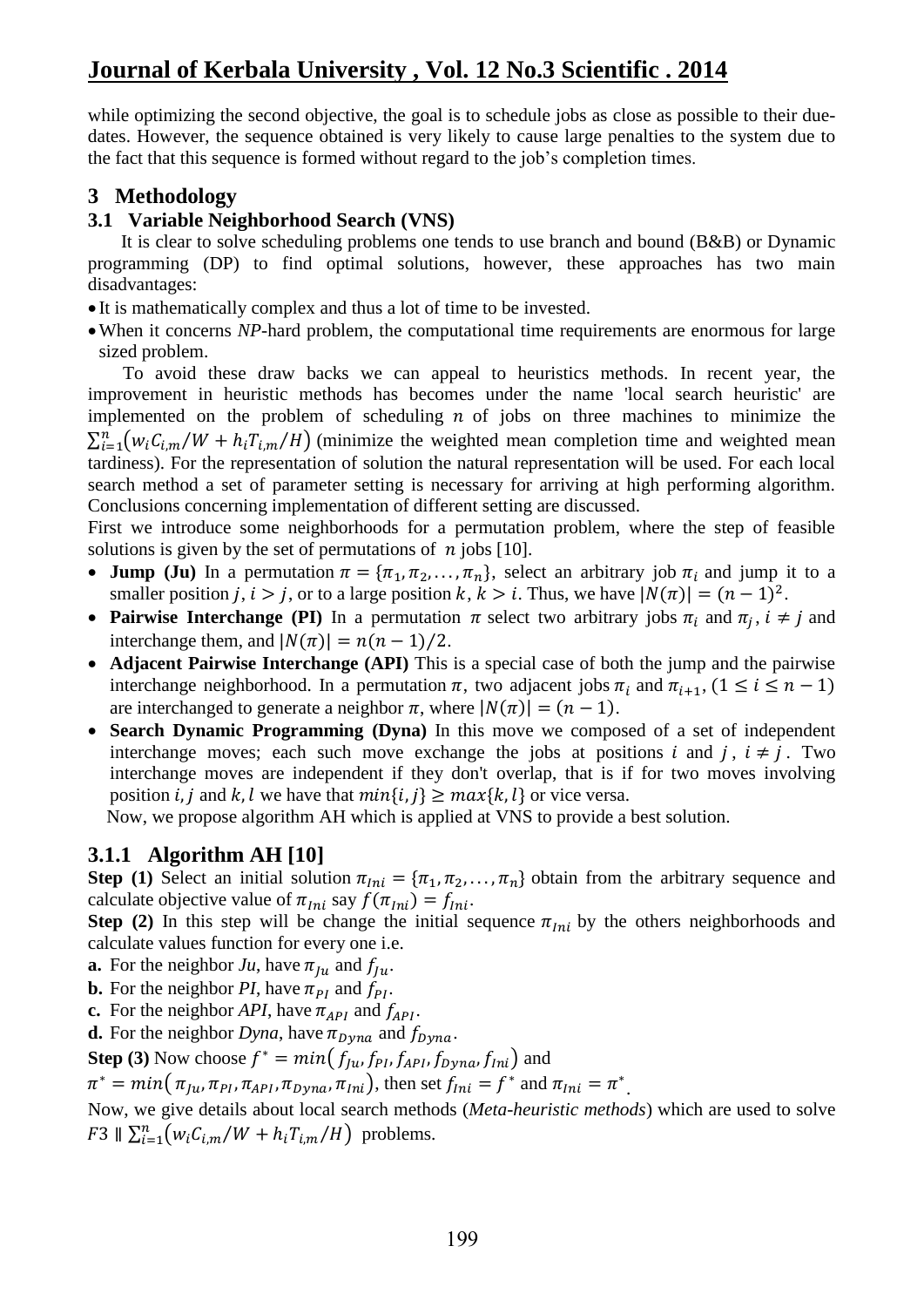### **3.2 Genetic Algorithm Approach**

The genetic algorithm (GA) is an optimization and search technique based on the principles of genetics and natural selection. A GA lets a population made up of many individuals to evolve under specified selection rules to a state that maximizes the "fitness" (i.e., maximizes the benefit function).

The figure below [11] shows a basic model of a genetic algorithm, one of the main techniques in artificial evolution. From an initial population (population of parents). Crossover and mutation are possible to give children. Until the evolution is stopped, children are selected to become parents and so on. This basic model can be modified to match the requirements of the problem to solve.



Fig.: Basic genetic algorithm

**Proposed genetic algorithm**: in this research, the chromosome or the individual that stands for a solution has two main components: the sequence itself and the idle times inserted at the beginning of the schedule. For example [5] [4,1,2,3] indicates that the processing order is: jobs 4, 1, 2 and 3, with first job starting at time 6. The genetic operators used were:

 **Crossover**: Two different crossover operators were implemented. The first is the well-known Order crossover (OX) [10]. After choosing two parents, a fragment of the chromosome from one of them is randomly selected and copied in to the offspring. In the second phase, the offspring"s empty positions are sequentially filled according to the chromosome of the other parent.

 The second crossover calls homogeneous mixture crossover (HMX) was proposed by Mohammed et al. [12], given by the mixture the two chromosomes from parents uniformly by making a set from genes M, they introduced the way for the mixture, first; the odd position from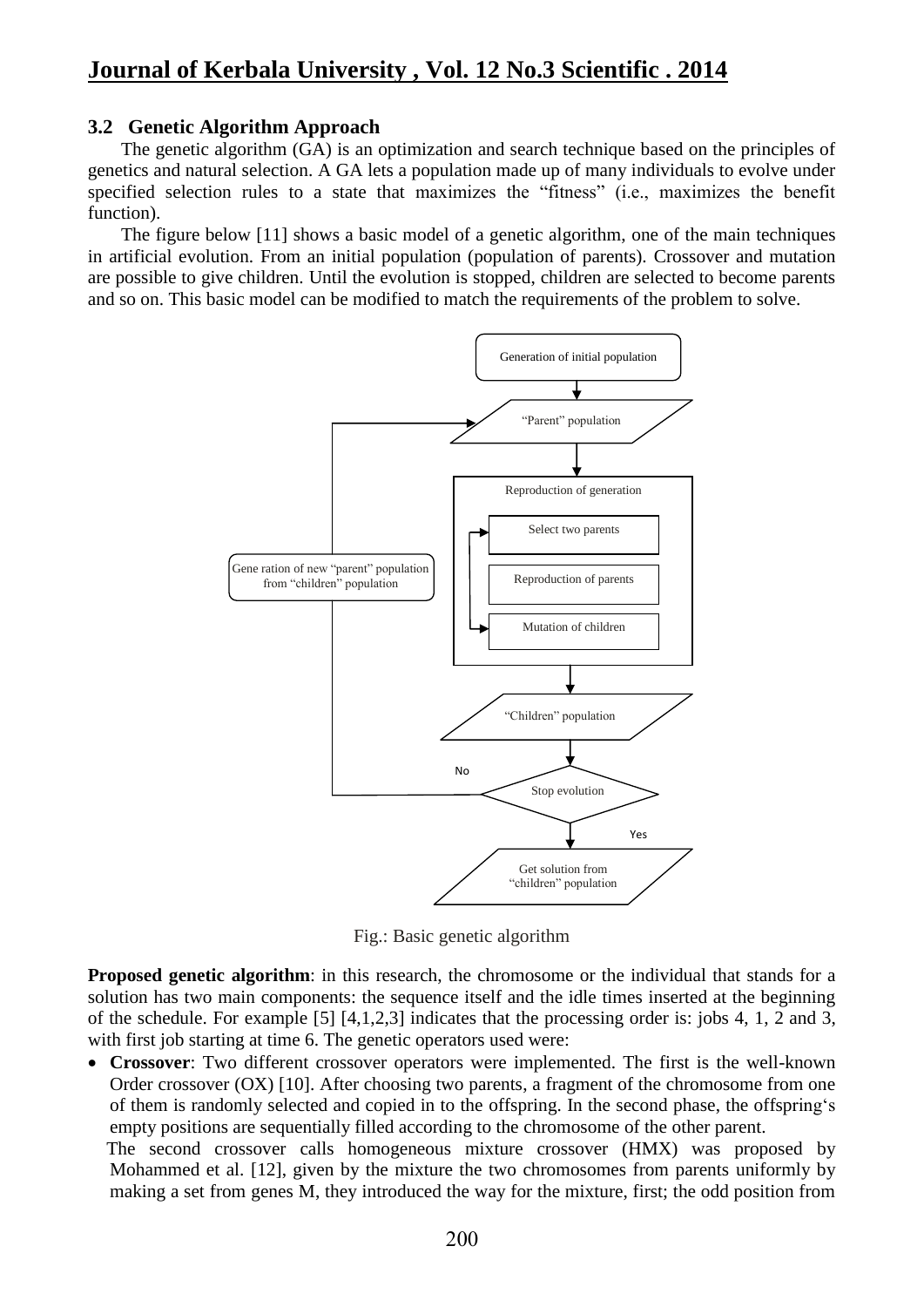the first parents and the even position from the second parents. Then separate genes without repetition gene, since we read the set M from the left, if the gene *j* does not existing in the first child put it, otherwise we put gene *j* in the second child until final M. This way also gives a new two chromosomes.

- **Mutation**: In our implementation a traditional mutation strategy based as indicated at (3.1.1) Algorithm AH). According to it, we choose minimum value from AH.
- **Outline of the Basic Genetic Algorithm (GA):**
- **Initialization**: In the first step of GA many individual solutions are randomly generated to form an initial population. The population initial generation depends on the nature of the problem, but typically contains several hundreds of possible solutions. Traditionally, the initial population is produced randomly, it allows the entire range of possible solutions (the search space). Sometimes, the solutions may be "seeded" in areas where optimal solutions are likely to be found.
- **Selection**: During each successive generation, a population of the existing population is selected to create a new generation. Individual solutions are selected through a fitness-based process, where fitter solutions (as measured by a fitness function) are typically more likely to be selected. Certain selection methods rate the fitness of each solution and preferentially select the best solutions. Other methods rate only a random sample of the population, as the latter process may be very time-consuming.
- **Reproduction**: The next step is to breed a second generation population of solutions from those selected through genetic. For each new solution to be created, a pair of "parent" solutions is selected for generating from the pool selected previously. By breeding a "child" solution using the above methods of crossover and mutation, a new solution is produced which typically shares many of the characteristics of its "parents". New parents are selected for each new child, and the process continues until a new generation of solutions of appropriate size is generated. Although reproduction methods that are based on the use of two parents are more similar to nature of biology, some research suggests more than two "parents" are better to be reproduce a good quality child [13].

 These processes eventually result in the next generation population of offspring that is different from the initial generation. Generally speaking the average fitness will have increased by this procedure for the population, since only the best organisms from the first generation are selected for generating, along with a small proportion of less fit solutions, for reasons already mentioned above.

 Crossover and mutation are the most famous genetic operators but it is possible to use other operators such as regrouping, colonization-extinction, or migration in genetic algorithms.

- **Termination**: This generational process is repeated until a termination condition has been reached. Common terminating conditions are:
- A solution is found that satisfies minimum criteria.
- Fixed number of generations reached.
- Allocated budget (computation time /money) reached.
- The highest level solutions fitness is reaching or has reached a plateau such that successive iterations no longer produce better results.
- Manual inspection.
- Combinations of the above.
	- Simple generational genetic algorithm procedure:
- Choose the initial population of individuals.
- Evaluate the fitness of each individual in that population.
- Repeat on this generation until termination (time limit, sufficient fitness achieved, etc.)
- Select the best-fit individuals for reproduction.
- Generating new individuals through crossover and mutation operations to give birth to offspring.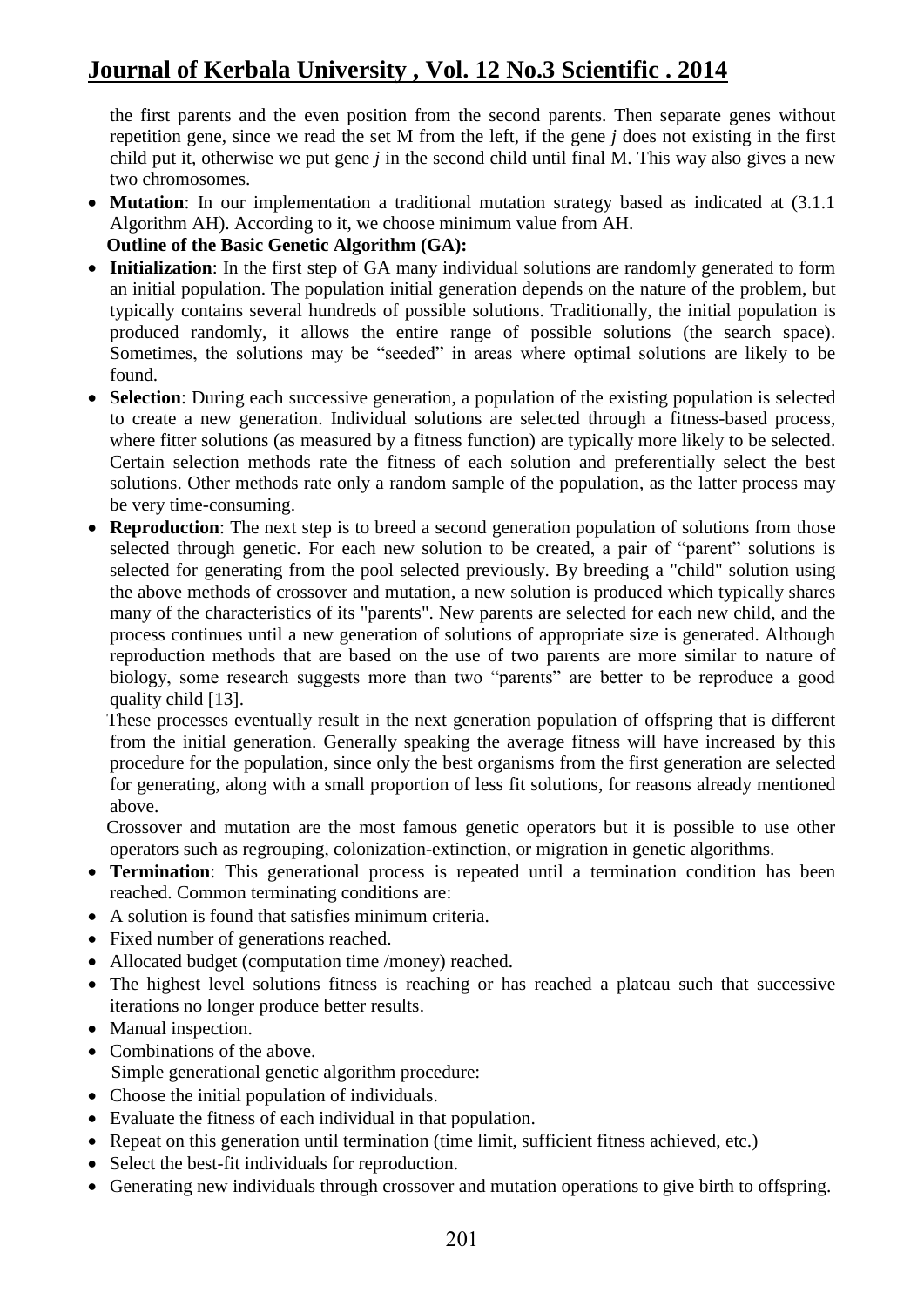- Evaluate the individual fitness of new individuals.
- Replace least-fit population with new individuals.

### **3.3 Memetic Algorithm Approach**

The memetic algorithms [14] can be viewed as a marriage between a population-based global technique and a local search made by each of the individuals. They are a special kind of genetic algorithms with a local hill climbing. Like genetic algorithms, memetic algorithms are a populationbased approach. They have shown that they are orders of magnitude faster than traditional genetic algorithms for some problem domains. In a memetic algorithm a population structure approach based on a ternary tree was chosen. In contrast with a non-structured population it divides the individuals in clusters and restricts crossover possibilities.



### **Population structure**

 The structure consists of several clusters and each cluster consists of a leader and three supporter solutions. The leader is chosen as the best individual of the cluster. The number of individuals in the population is defined by a number of nodes in the ternary tree, i.e., it is necessary 13 individuals to make a ternary tree with 3 levels, 40 individuals to 4 levels and so on.

- **Representation:** For the permutation flowshop scheduling problem the representation we have chosen is quite intuitive, with a solution being represented as a chromosome with the alleles assuming different integer values in the [1, *n*] interval, where *n* is the number of jobs.
- **Crossover:** As indicated in section 3.2 is the same crossovers in GA.
- **Mutation:** As indicated in section 3.2 is the same mutation in GA.
- Fitness Function: As in this problem the goal is to minimize the weighted mean completion time and weighted mean tardiness, the fitness function was chosen as randomly.
- **Offspring Insertion in Population:** Once the leader and one supporter are selected, the recombination, mutation and local search take place and an offspring is generated. If the fitness of the offspring is better than the leader, the new individual takes its place. Otherwise it takes the place of the supporter that took part in the recombination. If the new individual is already present in the population, it is not inserted. We adopted a policy of not allowing duplicated individuals to reduce loss of diversity. After all individuals were inserted, the population is restructured. The fitness of the leader of a group must be lower than the fitness of the leader of the group just above it. Following this policy, the higher subgroups will have leaders with better fitness than the lower groups and the best solution will be the leader of the root subgroup. The adjustment is made by comparing the leader of each subgroup with the leader of the subgroup just above. If the leader in the level below turns out to be better, they swap their places.

## **4 Computational Experience**

### **4.1 Test Problems**

In this section a number of experiments are carried out which outlines the effectiveness of both the algorithm described above. The purpose of these experiments is to compare the performance of memetic algorithm approach with genetic algorithm approach for the Permutation Flowshop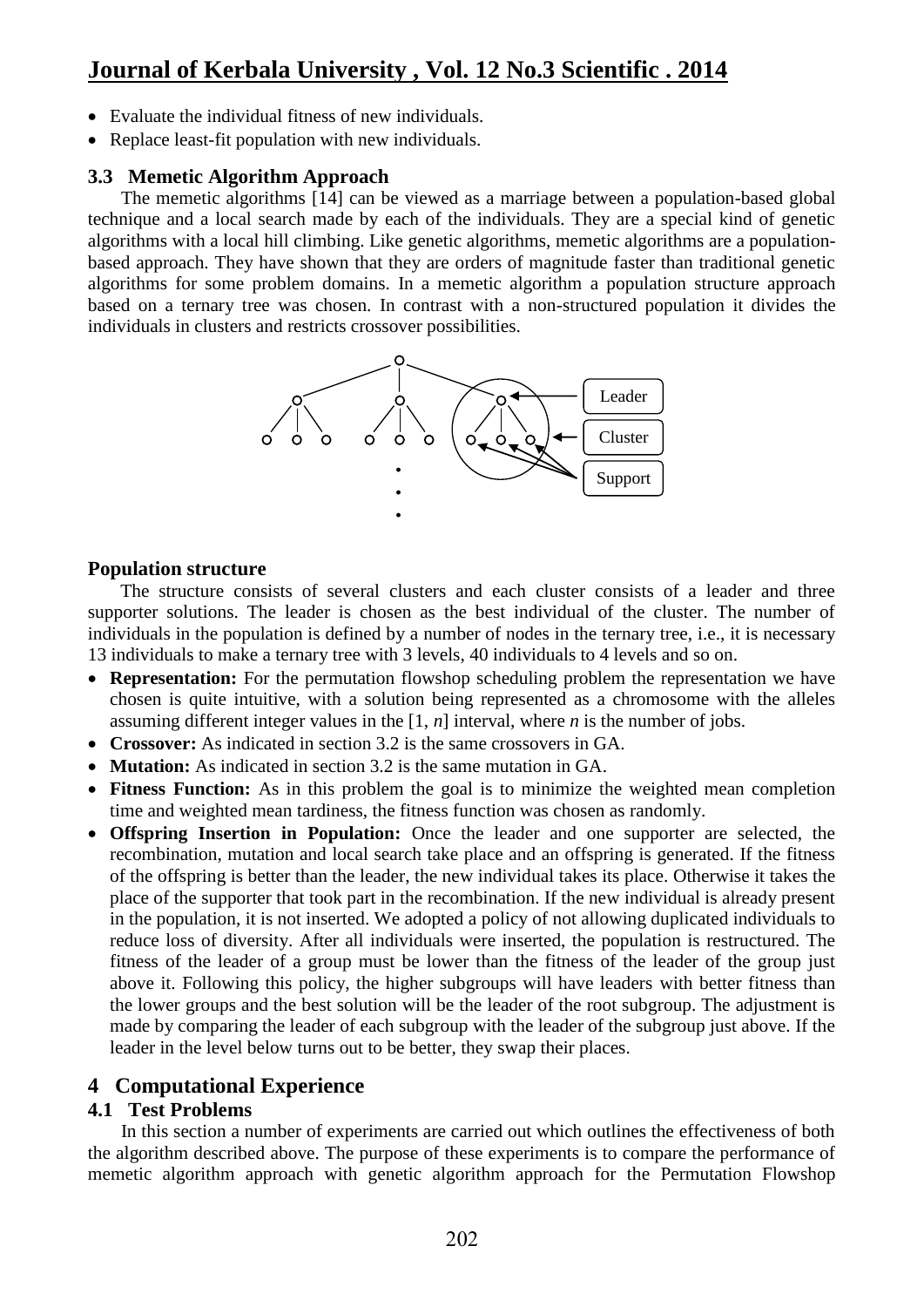Scheduling Problem. The experiments were conducted on Pentium IV at 2.2GHz, 2GB computer using 'Matlab' language.

A set of test problem was created to compare the performance of the algorithms. The main characteristics of a problem are its size as measured by the number of machines, and the number of jobs. And the degree of correlation in the processing times for each jobs are likely to effect the efficiency of algorithm which find near optimal solutions. A sample of test problems was generated with three machines and 10, 20, 30, 40, 50, 75, 100, 150, 200, 500, 1000 and 2000 jobs. This method of processing time  $p_{i1}$ ,  $p_{i2}$  and  $p_{i3}$  in the test problems were randomly sampled from a uniform distribution on the integers defined on [1,10] and the due dates where generated from uniform distribution  $[(1 - TF - RDD/2)SP, (1 - TF + RDD/2)SP]$  such that  $SP = \sum_{i=1}^{n} k$ where  $k_i = (p_{i1} + p_{i2} + p_{i3})/3$ ,  $TF = 0.2$ , 0.4,  $RDD = 0.2$ , 0.4, 0.6, 0.8, 1, and the due date generation follow that given in [7] and integer weights  $w_i$  and tardiness penalty  $h_i$  are drawn from distribution in the range  $[1, 10]$ . For each value of *n* jobs we have average 10 problems.

### **4.2 Comparative Results**

In this section we will report on the results of our computational tests to show the effectiveness of our local search methods. We are going to compare the results which we have pure versions of pure genetic algorithm  $(GA_{pur})$  and pure memetic algorithm  $(MA_{pur})$ . In table (1) we compare the efficiency  $GA_{pur}$  and  $MA_{pur}$  have been approached in terms of comparable average of value ( $V_{avg}$ ) and average of time  $(T_{avg})$  in case of without using the *VNS*. The  $MA_{pur}$  is the best in case of values test problem but for the time;  $GA_{pur}$  and  $MA_{pur}$  almost the same.

|      | $GA_{\text{pur}}$ |                       | $MA_{pur}$ |                       |
|------|-------------------|-----------------------|------------|-----------------------|
| n    | $V_{avg}$         | $T_{\underline{avg}}$ | $V_{avg}$  | $T_{\underline{avg}}$ |
| 10   | 51.84193          | 0.124905              | 51.09262   | 0.124704              |
| 20   | 75.99547          | 0.176598              | 73.85434   | 0.176486              |
| 30   | 115.078           | 0.235044              | 109.0408   | 0.237384              |
| 40   | 144.3009          | 0.293423              | 141.016    | 0.293873              |
| 50   | 176.0374          | 0.349932              | 171.1646   | 0.353946              |
| 75   | 247.7387          | 0.517809              | 243.9867   | 0.503806              |
| 100  | 334.5184          | 0.68767               | 327.6341   | 0.677696              |
| 150  | 486.9344          | 1.043307              | 476.5341   | 1.028668              |
| 200  | 632.6442          | 1.451246              | 624.7556   | 1.479306              |
| 500  | 1524.405          | 4.989597              | 1516.281   | 5.015494              |
| 1000 | 3006.417          | 13.87517              | 2983.928   | 13.99025              |
| 2000 | 5939.021          | 47.15903              | 5902.931   | 42.60472              |

Table (1) Compare between  $GA_{pur}$  and  $MA_{pur}$  for F3  $\parallel \sum_{i=1}^{n} (w_i C_{i,m}/W + h_i T_{i,m}/H)$  problem without using VNS

n: number of jobs.

 $T_{aya}$ : average time in seq.

 $V_{\alpha\nu\rho}$ : average value of the objective function.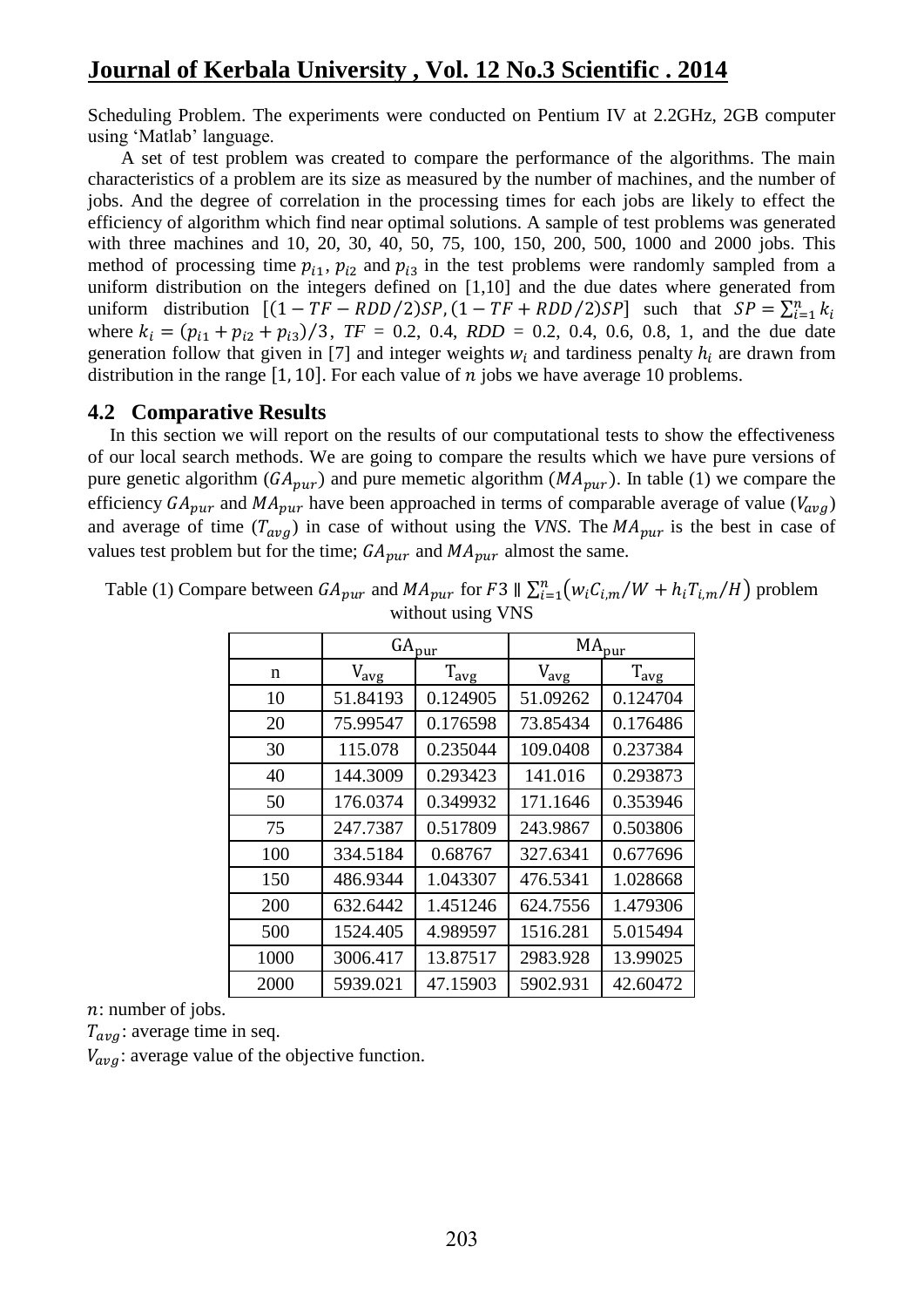In the following table (2) shows the efficiency local search heuristic methods (Genetic algorithm  $(GA_{HA})$  and Memetic algorithm  $(MA_{HA})$  have been approached in terms of comparable rate of value and time with hybrid versions with *VNS*. The *VNS* is taking from the algorithm *HA*. The  $GA_{HA}$  is the almost best value for jobs since they are goods except (10, 20, 30, 2000) jobs and also for the time; The  $GA_{HA}$  is better than the  $MA_{HA}$ .

|                  | $GA_{H\underline{A}}$ |           | $MA_{H\underline{A}}$ |           |
|------------------|-----------------------|-----------|-----------------------|-----------|
| $\boldsymbol{n}$ | $V_{avg}$             | $T_{avg}$ | $V_{avg}$             | $T_{avg}$ |
| 10               | 48.20147              | 0.128141  | 48.04437              | 0.12578   |
| 20               | 68.89549              | 0.183678  | 68.35036              | 0.180783  |
| 30               | 102.7427              | 0.237143  | 101.7414              | 0.236342  |
| 40               | 130.9945              | 0.296141  | 130.1191              | 0.31677   |
| 50               | 156.6596              | 0.349918  | 157.9709              | 0.409337  |
| 75               | 226.4671              | 0.505848  | 226.9081              | 0.527959  |
| 100              | 306.4692              | 0.759616  | 306.6347              | 0.667848  |
| 150              | 447.3711              | 1.020531  | 448.7808              | 1.029536  |
| 200              | 589.7393              | 1.470041  | 593.1156              | 1.445019  |
| 500              | 1455.018              | 4.992128  | 1459.727              | 4.939721  |
| 1000             | 2916.17               | 14.13807  | 2917.381              | 13.91558  |
| 2000             | 5827.962              | 43.6308   | 5825.517              | 42.66788  |

Table (2) Compare between  $GA_{HA}$  and  $MA_{HA}$  for F3  $\parallel \sum_{i=1}^{n} (w_i C_{i,m}/W + h_i T_{i,m}/H)$  problem with using *VNS*

 $GA_{HA}$ : hybrid genetic algorithm.

 $MA_{HA}$ : hybrid memetic algorithm.

## **5 Conclusion**

This paper has developed a number of solution procedures for three machines flowshop scheduling minimizing  $\sum_{i=1}^{n} (w_i C_{i,m}/W + h_i T_{i,m}/H)$ .

- For the pure algorithms show that pure memetic algorithm performs better than the pure genetic algorithms for all results.
- The hybrid genetic algorithms versions with *VNS*, gives good solutions better than hybrid memetic algorithm and both were better than pure algorithms.
- The local search methods used to solve all the large problems, the results show the robustness and flexibility of local search heuristics.

 **Future work** Some suggestions for future research are described as follows:

- First, the extensions propose of the exact for F3  $\|\sum_{i=1}^{n} (w_i C_{i,m}/W + h_i T_{i,m}/H)$  problem by driving a good lower bound or using the dominance rule in branch and bound algorithm.
- Second, using the local search heuristic should be explored finding an improvement potential of various polynomially bounded scheduling heuristic.